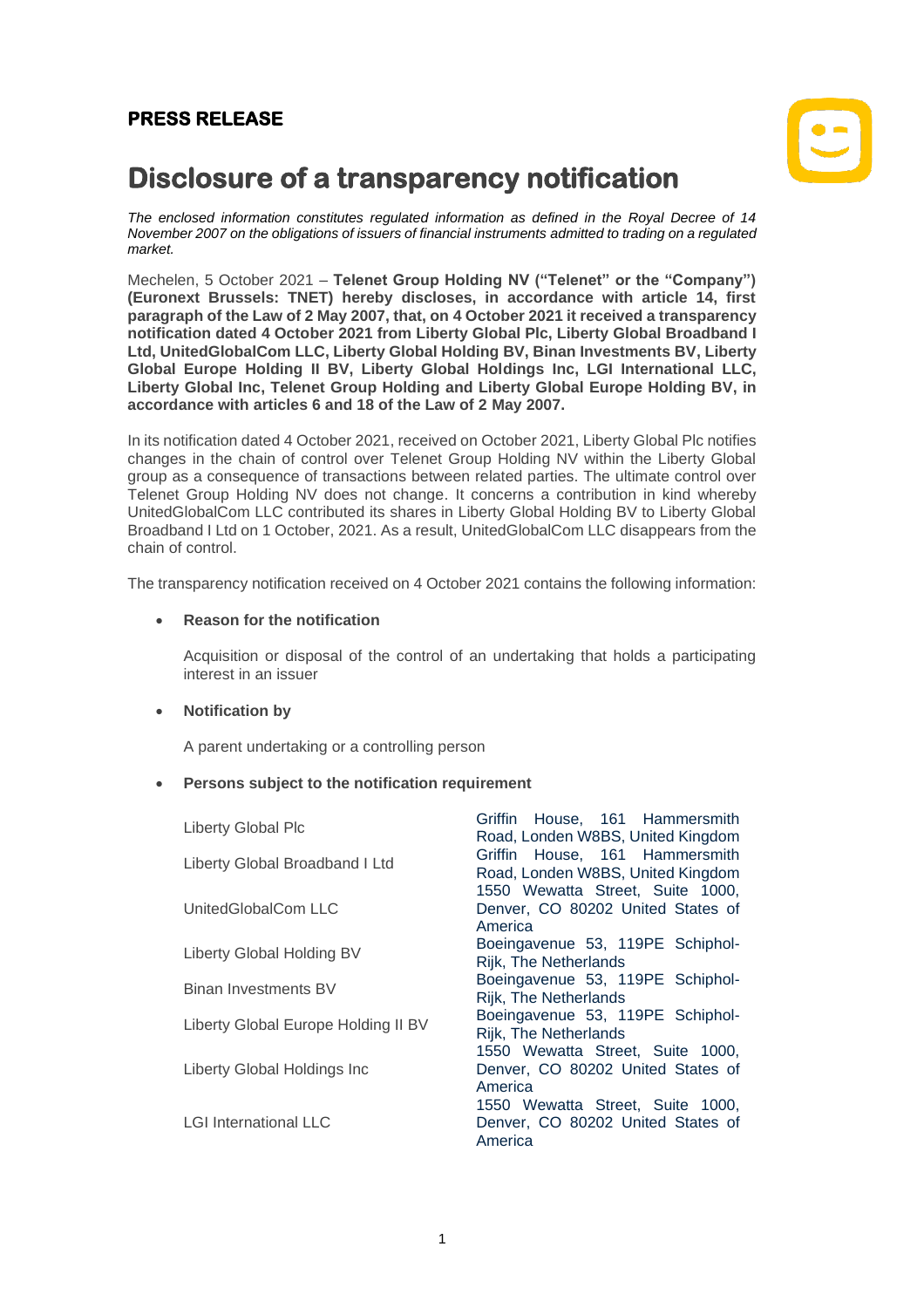Liberty Global Inc

Telenet Group Holding NV<br>
Liersesteenweg 4, 2800 Mechelen<br>
Liberty Global Europe Holding RV<br>
Boeingavenue 53, 1119 PE Schiphol-Liberty Global Europe Holding BV

1550 Wewatta Street, Suite 1000, Denver, CO 80202 United States of America

Rijk, Nederland

### • **Date on which the threshold is crossed**

1 October 2021

• **Threshold that is crossed**

60%

• **Denominator**

113.841.819

#### • **Notified details**

| A)<br>Voting rights                 | Previous notification | After the transaction   |                                 |                         |                                    |
|-------------------------------------|-----------------------|-------------------------|---------------------------------|-------------------------|------------------------------------|
|                                     | # voting rights       | # of voting rights      |                                 | % of voting rights      |                                    |
| Holders of voting rights            |                       | Linked to<br>securities | Not linked to<br>the securities | Linked to<br>securities | Not linked<br>to the<br>securities |
| Liberty Global Plc                  | $\Omega$              | 0                       | $\Omega$                        | $0.00\%$                | $0.00\%$                           |
| Liberty Global Broadband I Ltd      | 0                     | 0                       | $\Omega$                        | $0.00\%$                | $0.00\%$                           |
| Liberty Global Holding BV           | 0                     | 0                       | 0                               | 0.00%                   | $0.00\%$                           |
| Liberty Global Europe Holding BV    |                       | 0                       | 0                               | $0.00\%$                | $0.00\%$                           |
| Liberty Global Inc                  | 0                     | 0                       | 0                               | $0.00\%$                | $0.00\%$                           |
| <b>LGI International LLC</b>        | 0                     | 0                       | $\Omega$                        | $0.00\%$                | $0.00\%$                           |
| Liberty Global Holdings Inc         | 0                     | 0                       | 0                               | $0.00\%$                | $0.00\%$                           |
| Liberty Global Europe Holding II BV | 0                     | 0                       | 0                               | $0.00\%$                | $0.00\%$                           |
| Binan Investments BV                | 66,342,037            | 66,342,037              | $\Omega$                        | 58.28%                  | $0.00\%$                           |
| <b>Telenet Group Holding NV</b>     | 4,598,558             | 4,464,799               | $\Omega$                        | 3.92%                   | $0.00\%$                           |
| Subtotal                            | 70,940,595            | 70,806,836              |                                 | 62.20%                  |                                    |
|                                     | <b>TOTAL</b>          | 70,806,836              | 0                               | 62.20%                  | 0.00%                              |

|    |                                                | <b>TOTAL</b>                    |                    |                               |                                                                                 | $0.00\%$                   |            |
|----|------------------------------------------------|---------------------------------|--------------------|-------------------------------|---------------------------------------------------------------------------------|----------------------------|------------|
|    |                                                |                                 |                    |                               |                                                                                 |                            |            |
|    | Holders of equivalent<br>financial instruments | Type of financial<br>instrument | Expiration<br>Date | Exercise<br>period or<br>date | # of voting rights that<br>may be acquired if the<br>instrument is<br>exercised | $%$ of<br>voting<br>rights | Settlement |
| B) | Equivalent financial<br>instruments            | After the transaction           |                    |                               |                                                                                 |                            |            |

|               | 70,806,836         | rights<br>62.20% |
|---------------|--------------------|------------------|
| TOTAL (A & B) | # of voting rights | $%$ of<br>voting |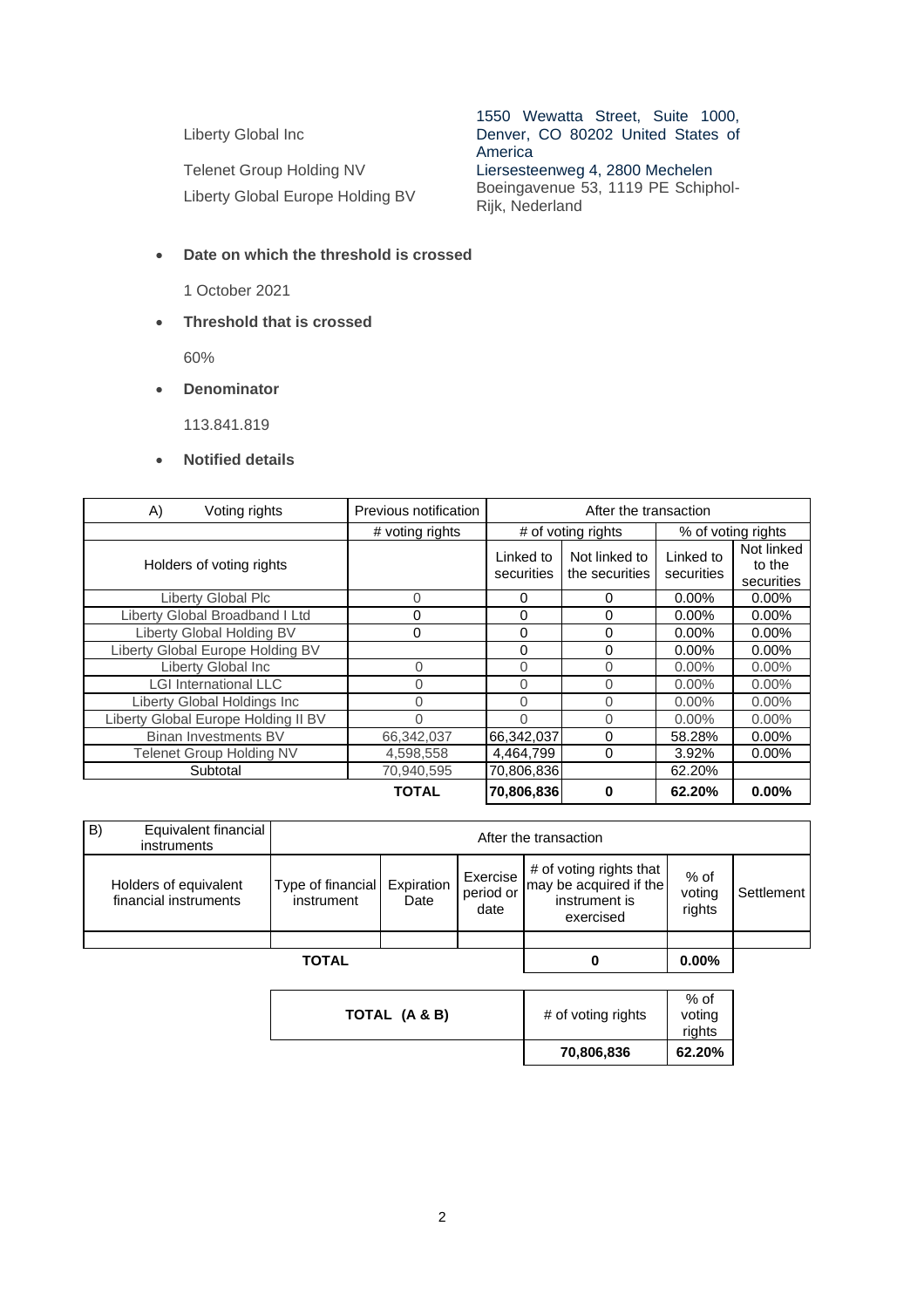• **Full chain of controlled undertakings through which the holding is effectively held**



#### • **Additional information**

This transparency notification concerns changes in the chain of control over Telenet Group Holding NV within the Liberty Global group as a consequence of transactions between related parties. The ultimate control over Telenet Group Holding NV does not change. It concerns a contribution in kind whereby UnitedGlobalCom LLC contributed its shares in Liberty Global Holding BV to Liberty Global Broadband I Ltd on 1 October, 2021. As a result, UnitedGlobalCom LLC disappears from the chain of control.

The full text of this notification is also available on our investor website: [https://investors.telenet.be.](https://investors.telenet.be/)

**Contacts**

Investor Relations: Rob Goyens [rob.goyens@telenetgroup.be](mailto:rob.goyens@telenetgroup.be) +32 15 333 054